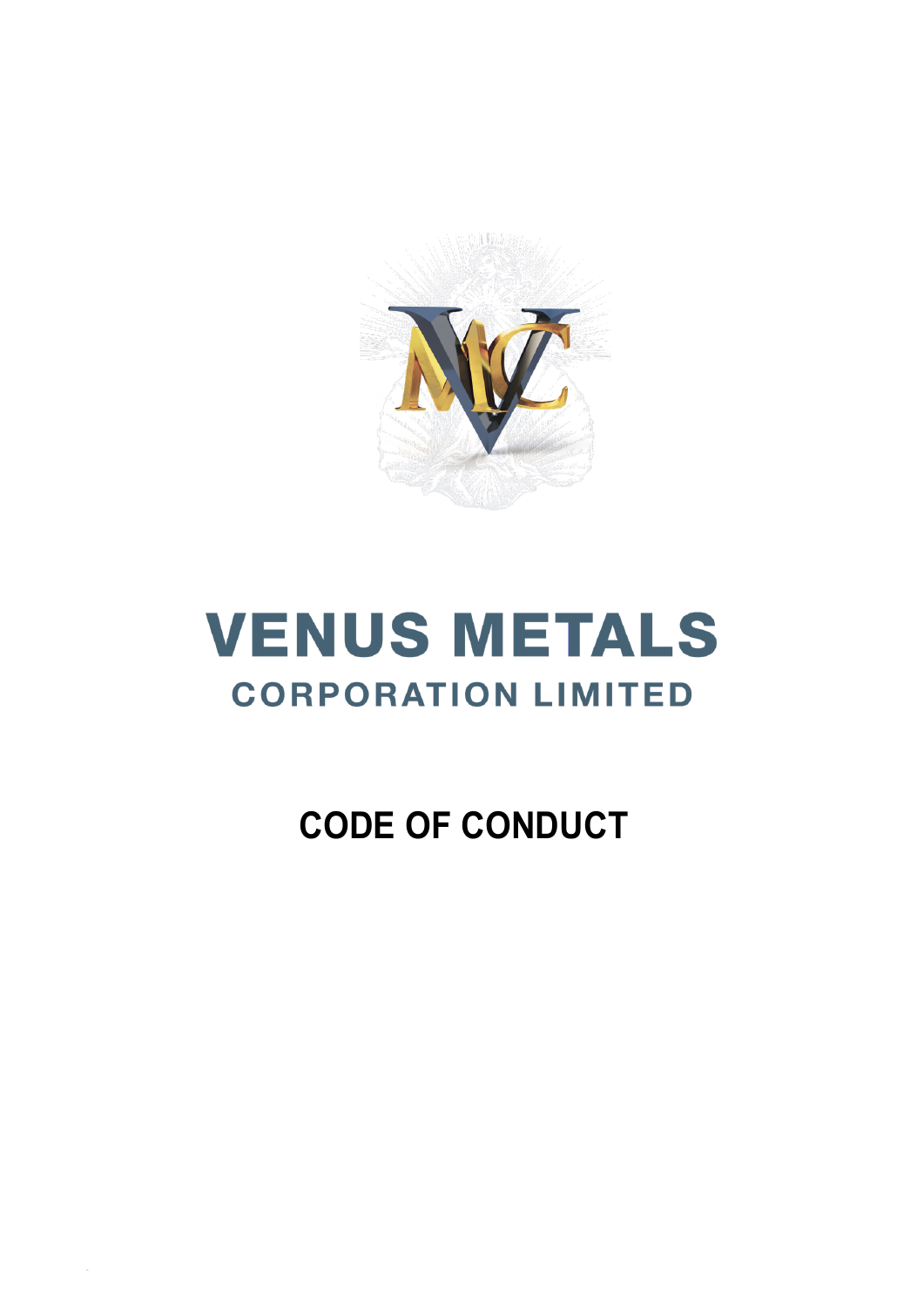#### **Code of Conduct**

**Venus Metals Corporation Limited** ACN 123 250 582 (**Company**)

#### **1 Purpose**

This Code of Conduct sets out the principles and standards which the Board, management and employees of the Company are encouraged to strive towards when dealing with each other, shareholders, other stakeholders and the broader community.

# **2 Integrity**

The Board and senior executives are committed to conducting themselves with integrity and honesty in accordance with this Code of Conduct.

Directors, management and employees shall deal with the Company's customers, suppliers, competitors and each other with honesty, fairness and integrity and observe the rule and spirit of the legal and regulatory environment in which the Company operates.

#### **3 Responsibility toShareholders**

The Company aims:

- (a) to increase shareholder value within an appropriate framework which safeguards the rights and interests of the Company's shareholders and the financial community; and
- (b) to comply with systems of control and accountability which the Company has in place as part of its corporate governance with openness and integrity.

#### **4 Respect for theLaw**

The Company is to comply with all legislative and common law requirements which affect its business wherever it operates. Where the Company has operations overseas, it shall comply with the relevant local laws as well as any applicable Australian laws. Any transgression from the applicable legal rules is to be reported to the Managing Director as soon as a person becomes aware of such a transgression.

# **5 Conflicts ofInterest**

Directors, management and employees must not involve themselves in situations where there is a real or apparent conflict of interest between them as individuals and the interest of the Company. Where a real or apparent conflict of interest arises, the matter should be brought to the attention of:

- (a) the Chair in the case of a Board member;
- (b) the Managing Director in the case of a member of management; and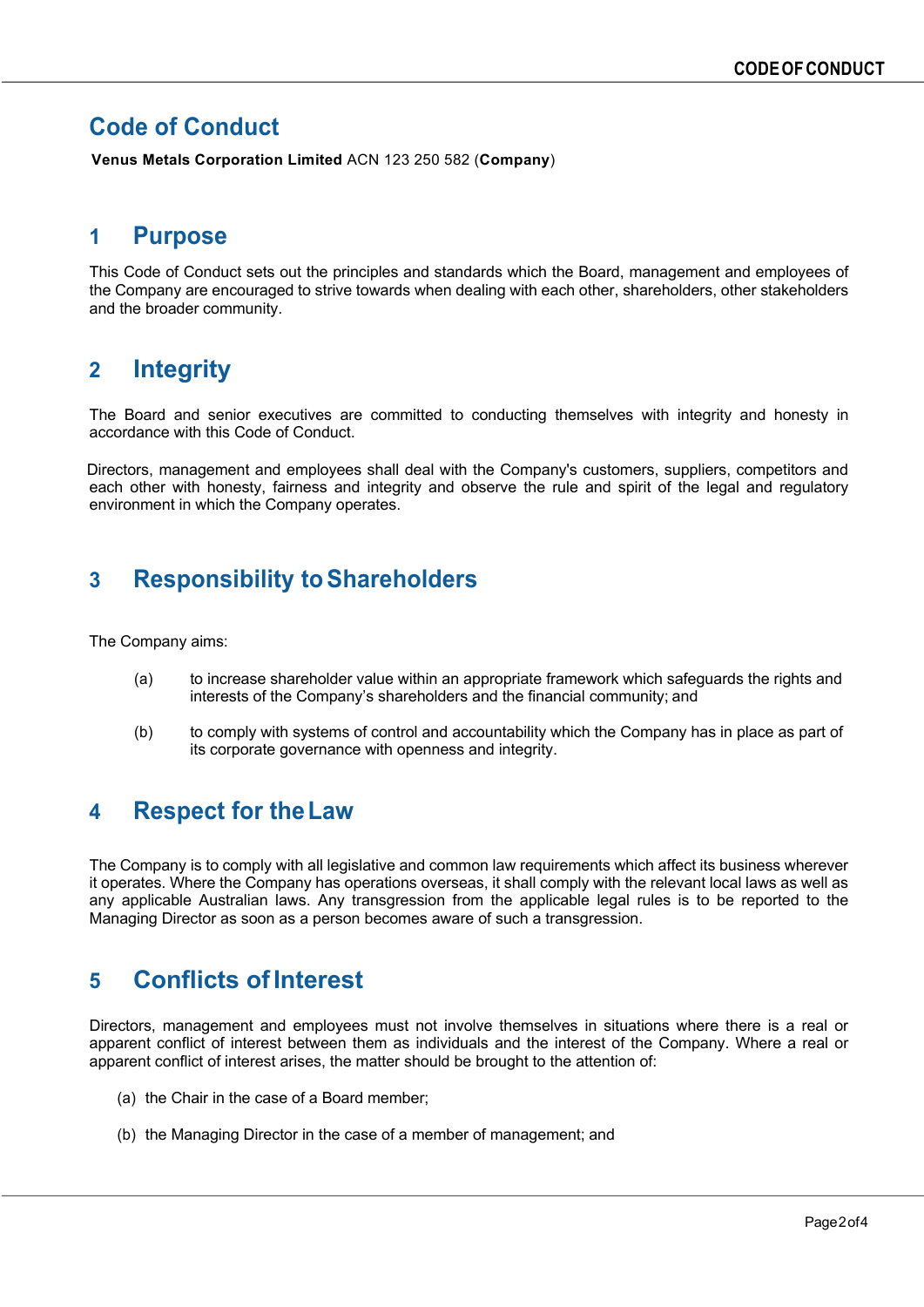(c) a supervisor in the case of an employee,

so that it may be considered and dealt with in an appropriate manner for all concerned.

# **6 Protection of Assets**

Directors, management and employees must protect the assets of the Company to ensure availability for legitimate business purposes and ensure all corporate opportunities are enjoyed by the Company and that no property, information or position belonging to the Company or opportunity arising from these are used for personal gain or to compete with the Company.

# **7 Confidential Information**

Directors, management, and employees must respect confidentiality of all information of a confidential nature which is acquired in the course of the Company's business and not disclose or make improper use of such confidential information to any person unless specific authorisation is given for disclosure or disclosure is legally mandated.

#### **8 Employment Practices**

The Company will employ the best available persons with skills required to carry out vacant positions.

The Company will use its best endeavours to ensure a safe work place and maintain proper occupational health and safety practices commensurate with the nature of the Company's business and activities.

# **9 Responsibility to the Community**

The Company will recognise, consider and respect environmental issues and other community concerns which arise in relation to the Company's activities and comply with all applicable legal requirements.

#### **10 Responsibility to the Individual**

The Company recognises and respects the rights of individuals and will comply with the applicable legal rules regarding privacy, and the use of privileged or confidential information.

# **11 Obligations Relative to Fair trading and Dealing**

The Company will deal with others in a way that is fair and will not engage in deceptive practices.

# **12 Financial and otherinducements**

It is an offence to bribe a foreign public official under the Criminal Code Act 1995 ("Code"). There are potentially serious consequences for breaching the Code including imprisonment. The Code describes a bribe as providing, causing or promising a benefit to another person where that benefit is not legitimately due. The Code makes this provision irrespective of whether the benefit is customary or perceived to be customary or tolerated.